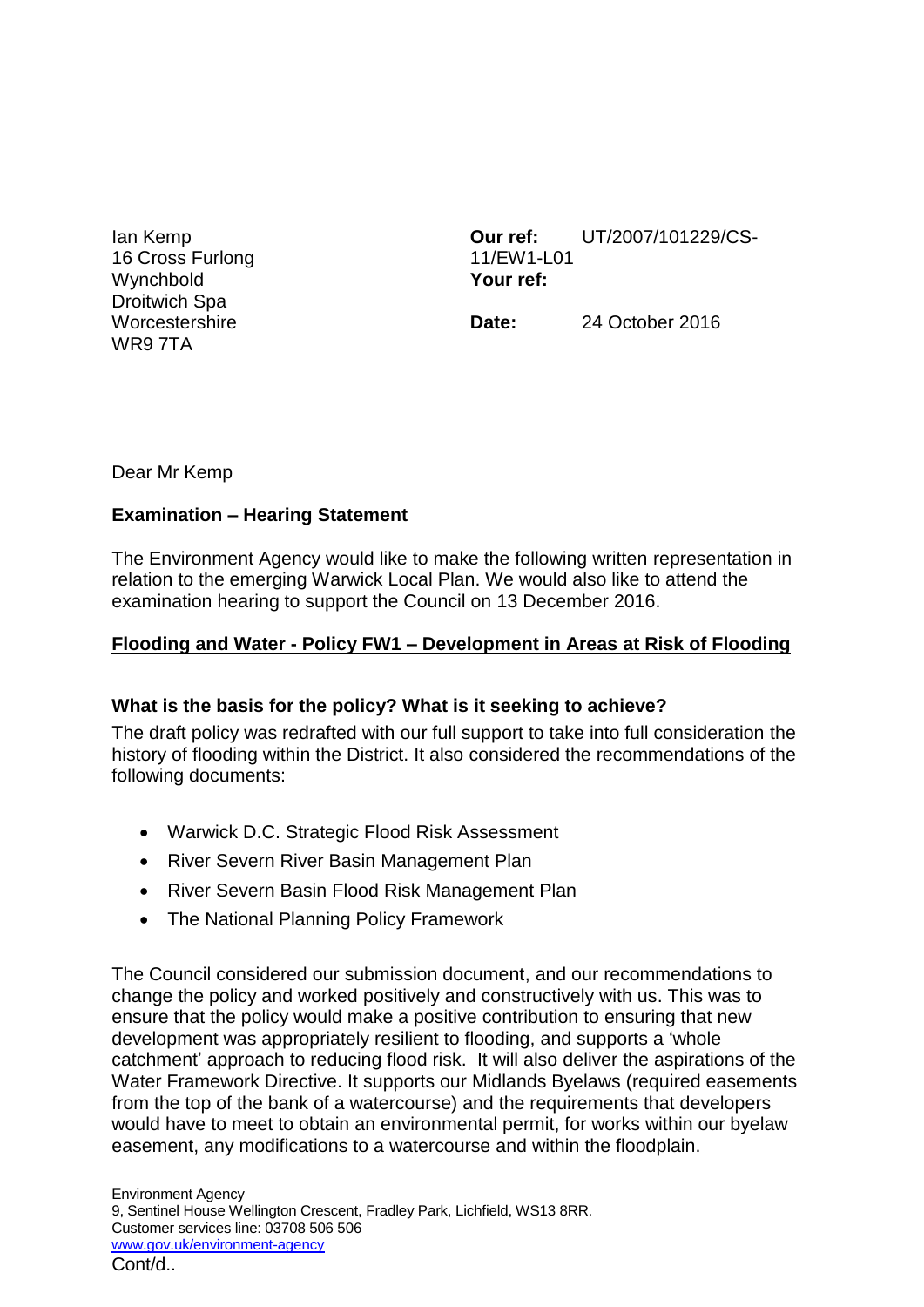The policy was amended as detailed below:

*Planning applications should be submitted in line with the revised validation checklist that has guidance on the national approach to meeting the sequential and exception tests and meeting the requirements of the NPPF.*

*Developers are advised to review the Environment Agency's 'flood map for planning' at the earliest possible opportunity to consider what development would be appropriate for a potential development site to ensure that proposals are in line with the following policy requirements:* 

*a, There will be a presumption against development in flood zone 3, and no built development will be allowed in the functional floodplain. Development must be steered to areas with the lowest probability of flooding.*

*b, land that is required for current and future flood management will be safeguarded from development. Where development lies adjacent to or benefits from an existing or future flood defence scheme they will be expected to contribute towards the cost of delivery and/or maintenance of that scheme.* 

*c, new development that lies within the floodplain will be required to implement a flood alleviation scheme to reduce the risk of flooding to the proposed development site and deliver significant flood risk reduction benefits to the wider community.* 

*d, All new development proposals will contribute to meeting 'good status' as defined by WFD. This will include delivery of geomorphological, chemical and biodiversity enhancements and include a minimum 8 metre buffer strip from the top of bank of all watercourses.* 

Where development lies adjacent to a watercourse the supporting planning *application will include a WFD assessment to demonstrate how the waterbody will not deteriorate in status and will be enhanced.*

- *There will be no impact upon priority habitat or designated sites of nature conservation*
- *Modified watercourses will be restored in line with the recommendations of the Severn River Basin Management Plan*
- *Culverting open watercourses will not be allowed.*

*e, New development must be resilient to surface water, fluvial and pluvial flooding. Where new development lies in an area of flood risk it must be designed to be flood resilient with safe dry access for vehicles and pedestrians. Finished floor levels should be 600mm above the predicted flood level and include a freeboard for climate change to ensure new development is safe.*

The policy provides a clear framework for developers to follow when considering development in close proximity to a watercourse or within an area of identified floodplain.

The purpose of the policy is to direct development away from area that are identified as being at risk of flooding. If for wider sustainability reasons the site is considered viable for development, then the policy measures included within the plan will ensure that the development will be appropriately flood resilient and contribute to effectively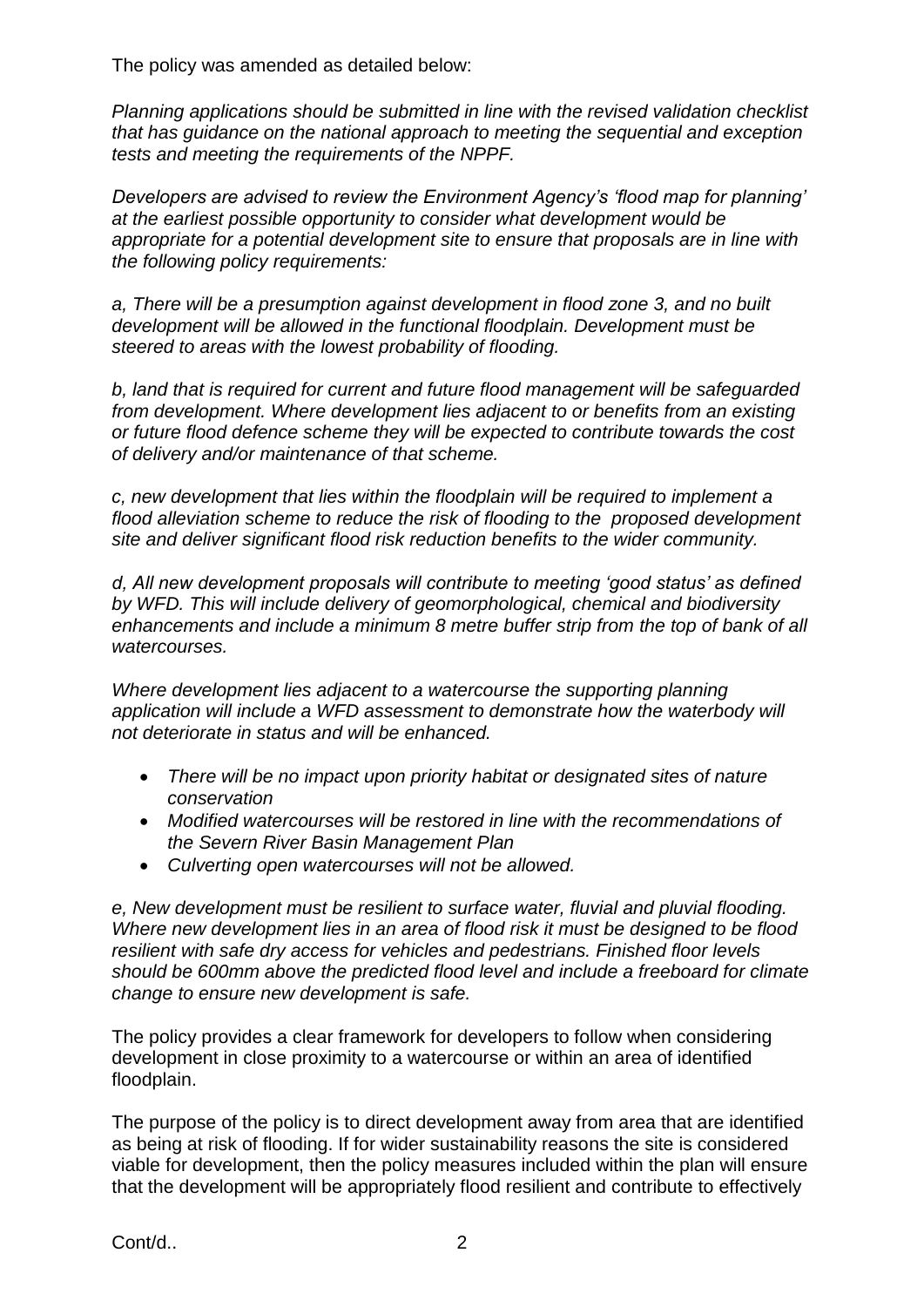managing flood risk not only for the proposed site, but will contribute to reducing flood risk within the wider catchment.

The River Severn Catchment Management Plan has a specific set of recommendations for the area covering Warwick District Council within the Upper Avon, and Coventry Cluster sub catchments.

Measures to manage risk in the Warwickshire Avon catchment

## **Preventing risk:** 47 measures including:

- Avoid inappropriate development in flood risk areas.
- Improve management of surface water and promote implementation of sustainable drainage systems (SuDS).
- Investigate potential solutions for reducing flood risk at: Bilton Road, Rugby; Butt Lane, Coventry; Kenilworth.
- Maintain current level of flood risk management in areas that benefit from flood defences, subject to availability of funding.
- Work in partnership to support implementation and review of local flood risk management strategies.

**Preparing for risk:** 39 measures including:

- Provide incident response service.
- Maintain flood forecasting and warning capacity, improve accuracy where possible and seek opportunities to expand service where feasible.
- Work with partners and communities to understand risk of flooding from all sources and develop plans to manage the risks.
- Promote awareness of flood risk and encourage others to prepare for flooding in high risk areas.
- Promote awareness and advise on the need to avoid inappropriate development in flood risk areas and the need to manage land to avoid increasing risks.

**Protecting from risk:** 33 measures including:

- Investigate, develop and implement new flood risk management schemes and measures where feasible and subject to availability of funding.
- Identify locations where working with natural processes could reduce flood risk and improve resilience to climate change.
- Review maintenance operations and work with landowners/managers to identify opportunities for reducing intensity.
- Undertake maintenance programme to replace/refurbish flood risk assets where feasible and subject to availability of funding.
- Implement actions from local flood risk management strategies.

The Environment Agency estimates that up to 5000 homes are at risk of flooding within the area managed by Warwick District Council, and many more businesses, roads and other essential infrastructure is already vulnerable to flood risk.

The risks above can be managed at the same time as encouraging increased floodwater storage on undeveloped floodplains in order to increase attenuation and reduce flood risk to communities. This sub area presents a good opportunity for storage, as it will benefit communities locally and downstream.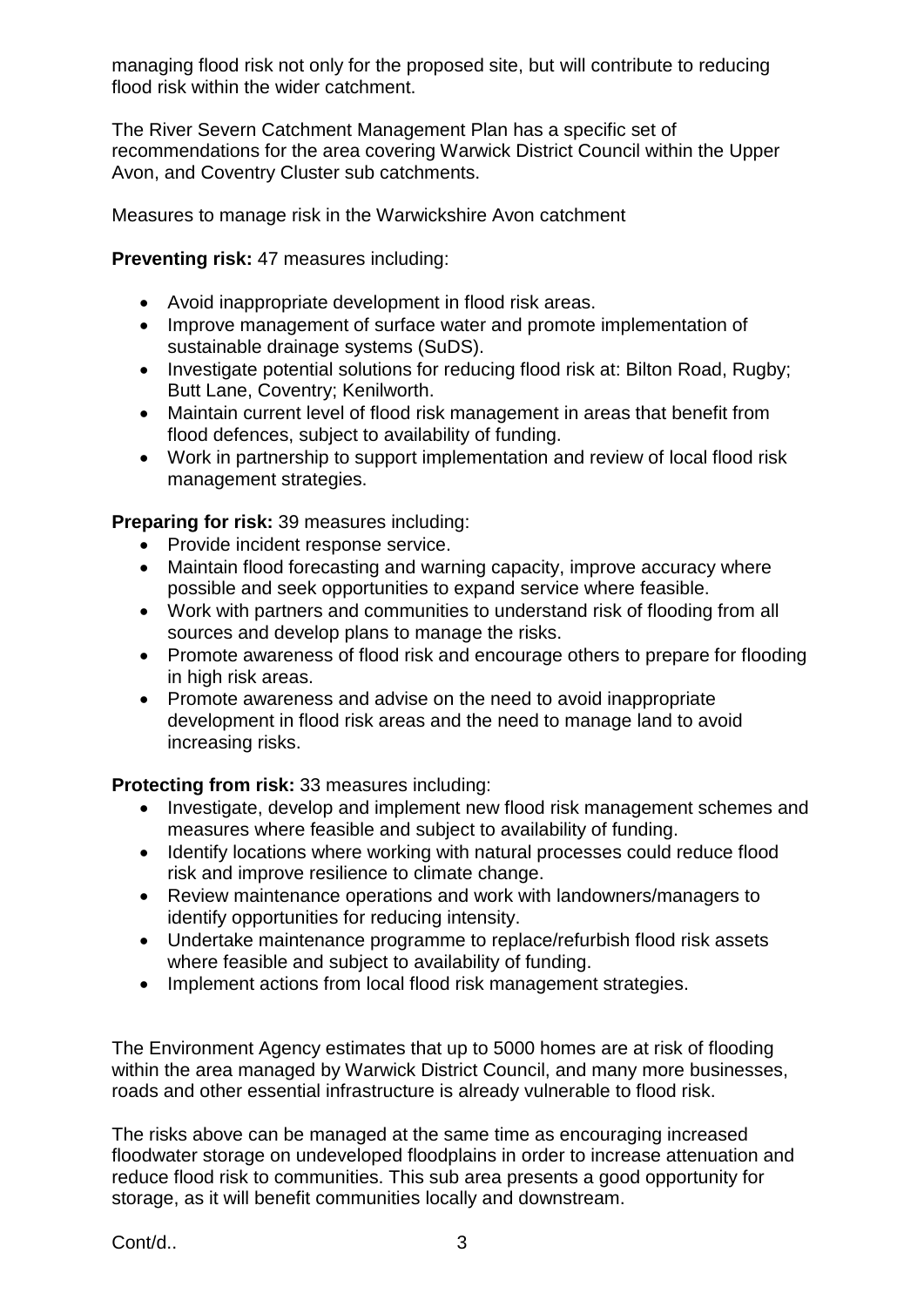The Environment Agency has seen a reduction in its 'revenue' budget, which is used to fund the maintenance works to existing flood risk assets. To ensure their integrity and robustness during the lifetime of a development (which benefits from them) the Environment Agency will need to secure financial contributions from developers.

The Environment Agency plans to reduce dependence on raised flood defences, as this is unsustainable in the long term, by taking opportunities to restore sustainable natural storage of floodwater on undeveloped floodplains. This would benefit many communities here and elsewhere, for example Yelvertoft, Willoughby, Rugby and Leamington Spa.

Development/redevelopment must be managed to minimise flood risks. Methods must be sustainable over the long-term. For example, making more space for rivers through urban areas via 'blue corridors' (i.e. restoring access for floodwater onto key strips of floodplain. This requires redevelopment to be limited to flood-compatible land uses e.g. parkland.)

In line with the recommendations of the Warwick Water Cycle Study, the National Planning Policy Framework, and Flood Risk Management Plan, it must be ensured that all new development is 'safe' meaning that dry pedestrian access to and from the development without passing through the 1 in 100 year plus climate change floodplain, and that emergency vehicular access is possible. An appropriate strategy to ensure 'safe' access is provided for areas identified to be at risk of surface water flooding.

## **How does the policy relate to the evidence base?**

The policy is fully supported by the findings and recommendations included within the Flood Risk Management Plan, Flood Risk Management Plan and River Basin Management Plan.

## **Is the policy sufficiently clear? Will it provide sufficient guidance for decision making?**

The policy provides a clear framework for developers to follow, and we would be able to confirm compliance of new development proposals at the planning application stage within our role as a statutory consultee.

## **How will the policy be implemented? Is this clear?**

We would be able to implement the policy through our statutory consultee role through the preparation of statutory planning documents, and through our role as influential advisors / statutory consultees for planning applications.

#### **How does the policy relate to national policy? How is it consistent? Are there any inconsistencies?**

We confirm that we believe the policy meets the objectives of the National Planning Policy Framework, and overarching European Legislation as well as ensuring that new development meets the requirements of our byelaws which were constituted through the Water Resources Act (1991).

#### **In overall terms is the policy justified, effective and consistent with national policy?**

We fully support the policy as detailed above and we agree that it is justified, effective and consistent with national policy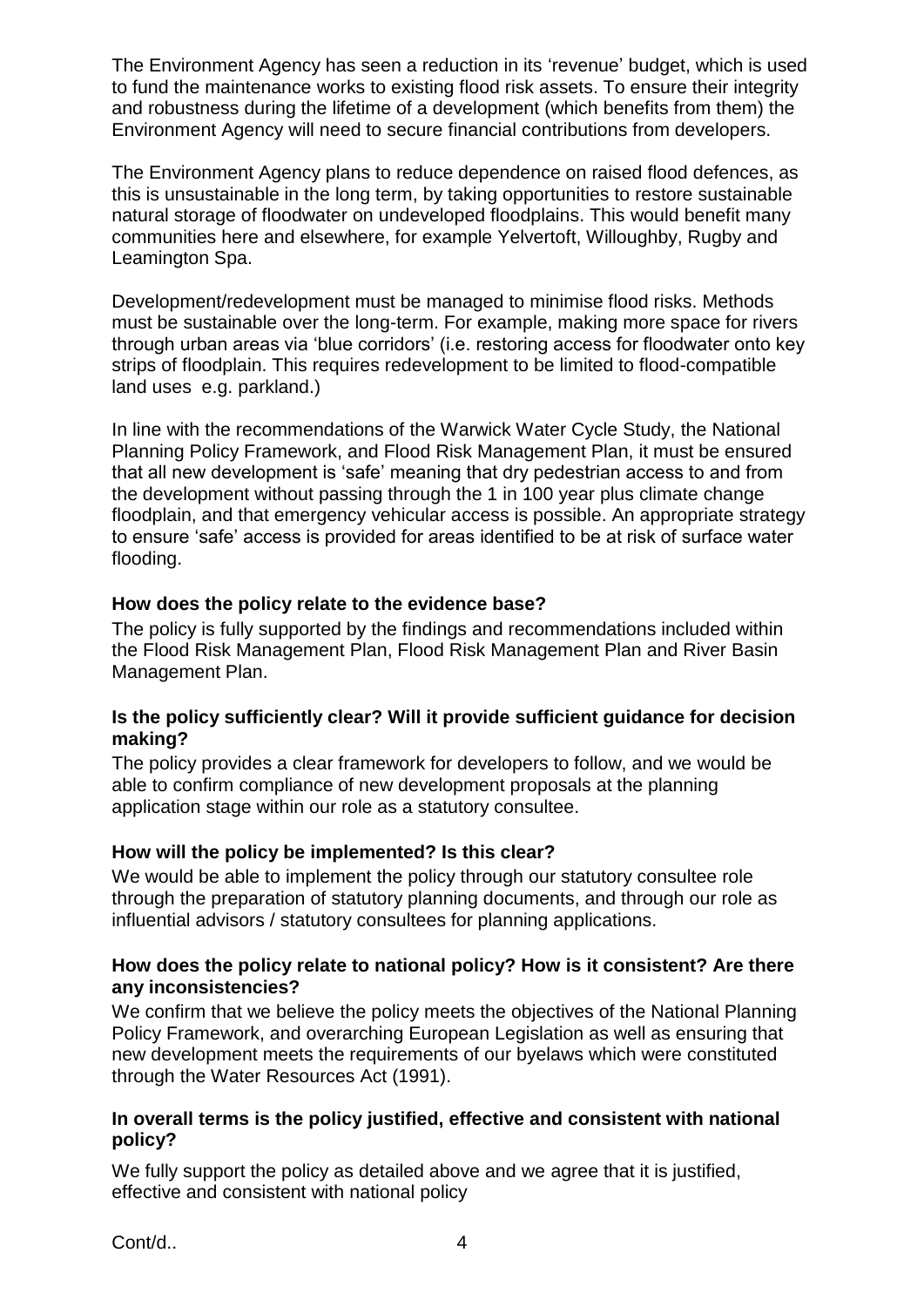# **Flooding and Water - Policy FW2 – Sustainable Urban Drainage**

## **What is the basis for the policy? What is it seeking to achieve?**

Man-made trends in land management and land-use have increased flood risk over time in this sub catchment

Surface water flooding is a growing problem. Local Councils are mainly responsible for managing this, but it often has to be integrated with other organisations' assets, for example their sewers or rivers.

New developments should be designed to consider the inherent risks posed by surface water flooding, for example developers should consider the design and layout of new developments to reduce the risk of homes and businesses becoming inundated by surface water.

The draft policy was redrafted with our full support to take into full consideration the history of flooding within the District. It also considered the recommendations of the following documents:

- Warwick D.C Strategic Flood Risk Assessment
- River Severn River Basin Management Plan
- River Severn Basin Flood Risk Management Plan
- The National Planning Policy Framework
- Warwickshire Surface Water Management Plan
- Warwickshire D.C. Water Cycle Study

#### The draft policy is:

*a, All new major developments must incorporate SuDS that provide biodiversity, water quality and amenity benefits and be in accordance with the Warwickshire Surface Water Management Plan. There will be a presumption against underground storage of water, and it should support the delivery of green infrastructure.*

*b, All new development sites will discharge at the QBAR Greenfield run off rate including an allowance for climate change, for site with a life expectancy of less than 60 year a 20% allowance must be applied, for sites with an greater than 60 year life expectancy the allowance must be 30%.*

*c, SuDS schemes must be located outside the floodplain, ideally this should be within the development site or close to the site as part of a master planned drainage scheme. Priority should be given to SuDS that incorporate green infrastructure including green roofs, walls and rain gardens.*

*d, for development sites that are suspected to be contaminated the SuDS scheme will be designed to prevent the mobilisation of contaminants to waterbodies. The Environment Agency must be consulted in relation to sites suspected to be contaminated and will provide advice and guidance to the council and developers on how best to implement SuDS on a site specific basis.*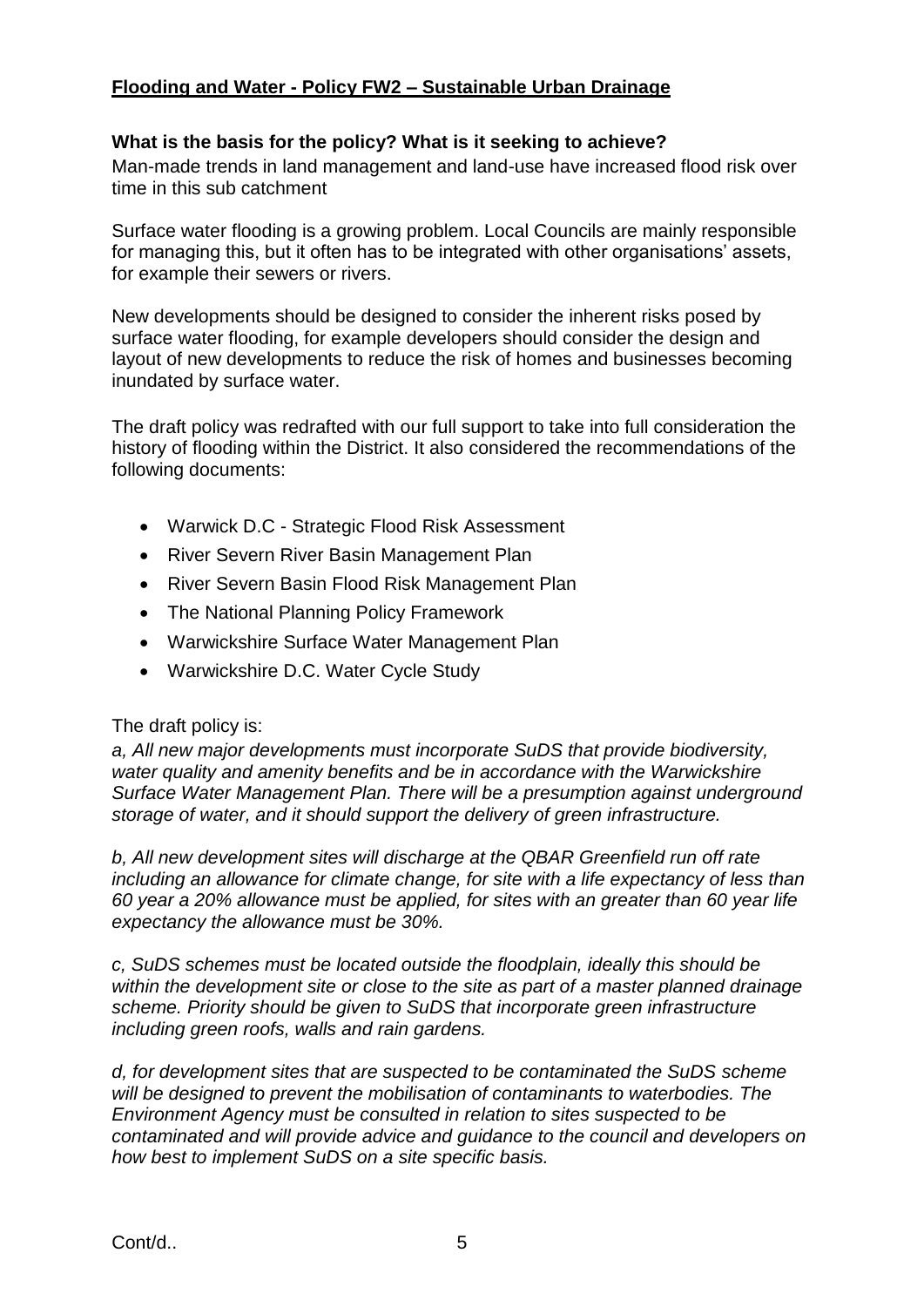Since the policy was developed the Environment Agency is no longer a statutory consultee for development located within flood zone 1, however we have been given 'a strategic overview' role for surface water management, and we comment in detail in respect of surface water management proposals and infrastructure located within the floodplain.

SuDS involve a range of techniques that mimic the way that rainfall drains in natural systems and avoids any increase in flood risk or adverse effect on water quality. Many existing drainage systems can cause problems of flooding, pollution or damage to the environment and are not proving to be sustainable in the long term.

The key objectives in the use of SUDS are:

a) reducing flood risk;

b) maintaining and restoring natural flow rate and volume of surface runoff to reduce the risk of flooding;

- c) improving water resources;
- d) enhancing amenity and minimising diffuse pollution;
- e) reducing pressure on the sewerage network, and;
- f) Improving biodiversity and local amenity.

Furthermore, there have been a number of serious flood events within the council area, and surface water has been a significant contribution to them, often developers only consider if there is sufficient capacity within the sewage undertakers infrastructure to remove surface water from their site, they generally do not realise that at the end of the network there is a river which may not have sufficient channel capacity to convey the water. To effectively manage flood risk from fluvial sources, there needs to be a robust policy to ensure that discharges from new developments stores as much water as possible.

Furthermore SuDS make a positive contribution to the delivery of the River Severn River Basin Management Plan, and the River Severn Flood Risk Management Plan.

We provide bespoke comments in relation to development proposals that could cause pollutants to enter an underlying aquifer, as it could potentially contaminate water that could be abstracted for human consumption. The policy highlights the need for us to comment on planning applications in relation to the protection of controlled waters, we note that the Councils remit is to comment in relation to matters concerning human health.

#### **How does the policy relate to the evidence base?**

The policy is fully supported by the findings and recommendations included within the Flood Risk Management Plan, Flood Risk Management Plan and River Basin Management Plan, Surface Water Plan and Water Cycle Study.

We support this policy because it will also help to meet wider sustainability objectives including those relating to biodiversity, and it supports the delivery of green and blue infrastructure.

## **Is the policy sufficiently clear? Will it provide sufficient guidance for decision making?**

The policy provides a clear framework for developers to follow, and we are able to confirm compliance of new development proposals through planning applications within our role as a statutory consultee for surface water management proposals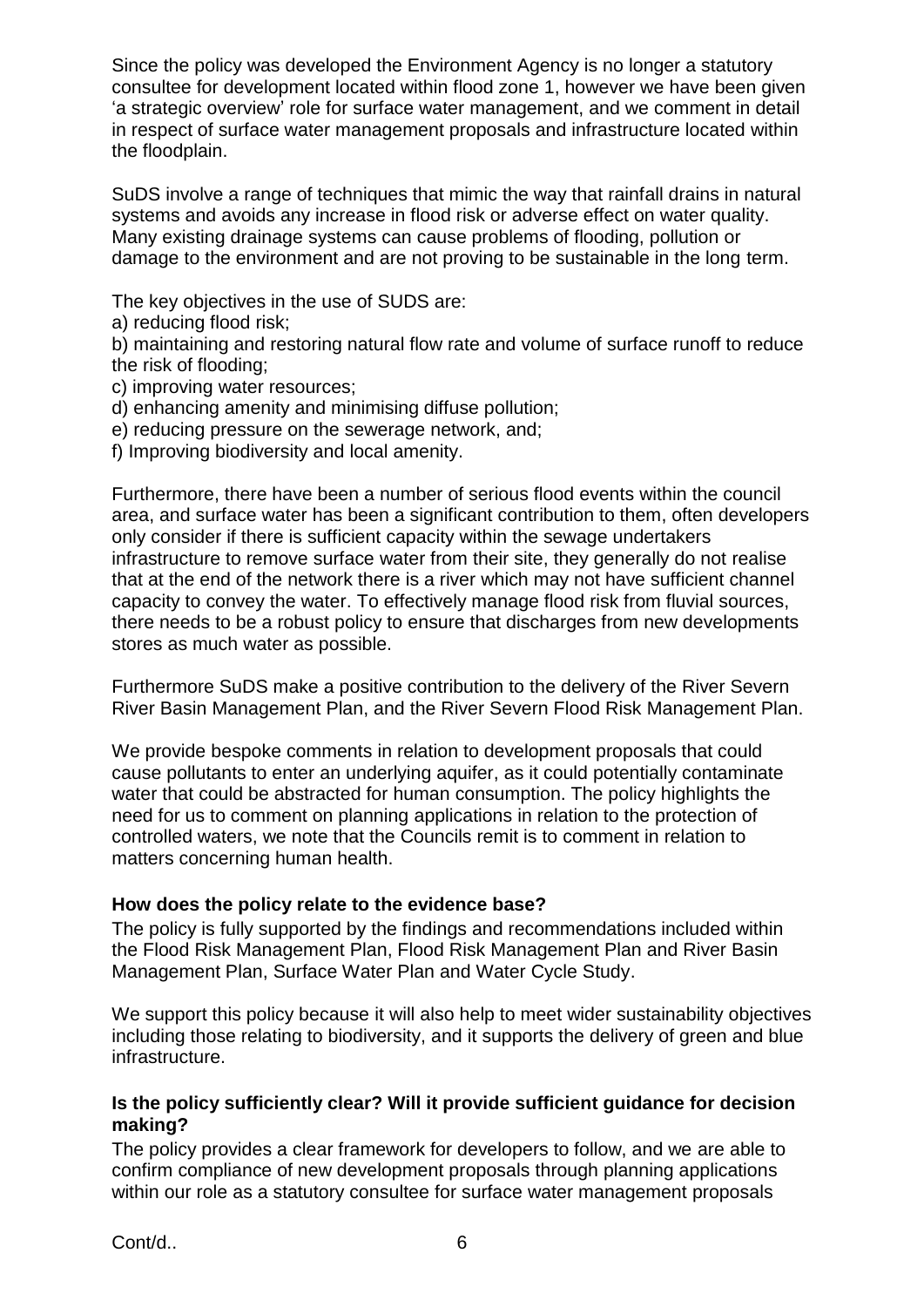within the floodplain, and for the Lead Local Flood Authority to assess in their role as Statutory consultees.

## **How will the policy be implemented? Is this clear?**

This policy will be implemented by us, where proposals fall within our remit (protection of controlled waters and development in the floodplain) the Lead Local Flood Authority (who are statutory consultees to the planning system for development within flood zone 1) . For developments within Warwick District Council the Lead Local Flood Authority is Warwickshire County Council.

#### **How does the policy relate to national policy? How is it consistent? Are there any inconsistencies?**

We confirm that we believe the policy meets the objectives of the National Planning Policy Framework, and overarching European Legislation as well as ensuring that new development meets the requirements of our byelaws which were constituted through the Water Resources Act (1991).

#### **In overall terms is the policy justified, effective and consistent with national policy?**

We fully support the policy as detailed above and we agree that it is justified, effective and consistent with national policy.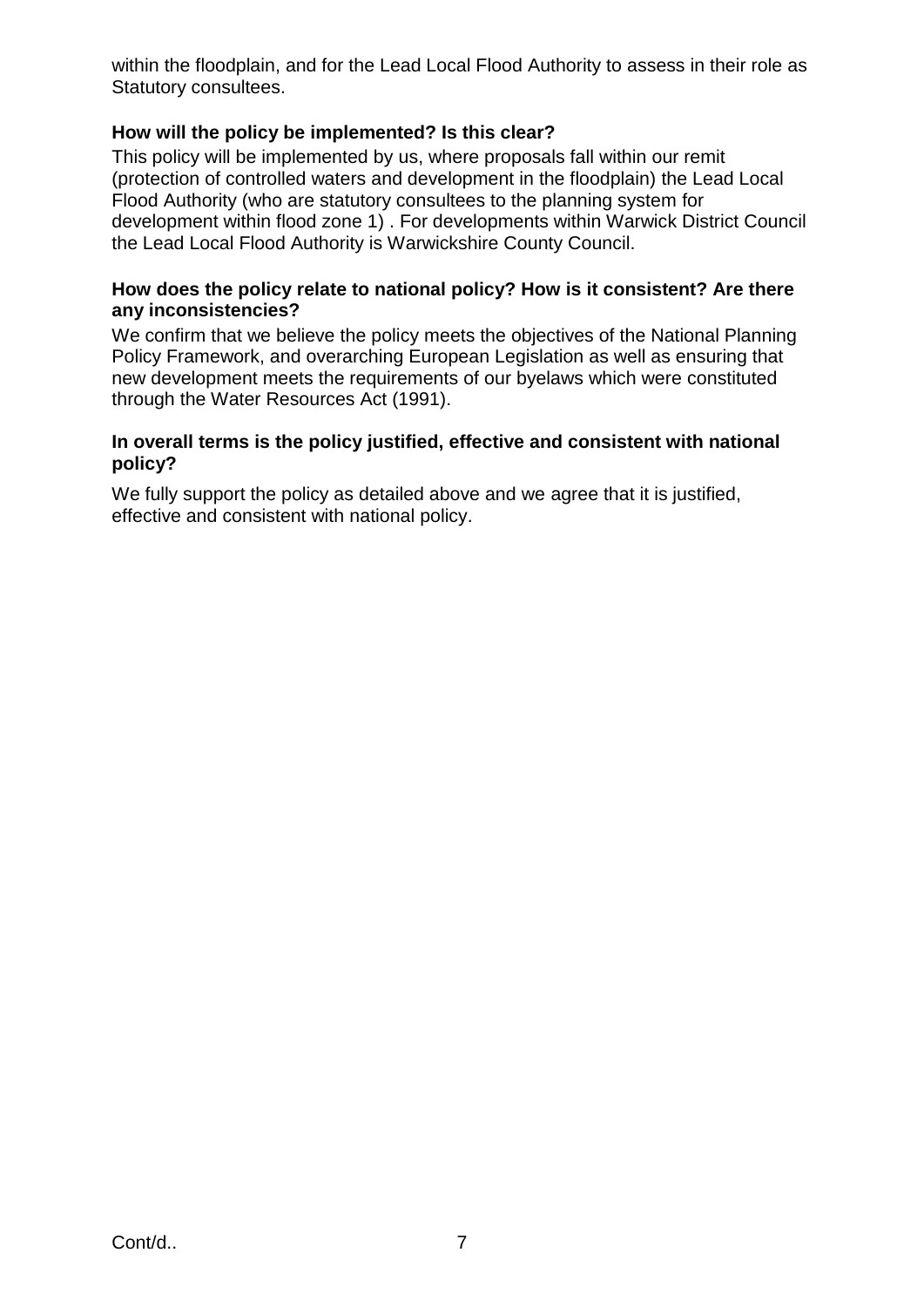#### **Flooding and Water - Policy FW3 – Water Conservation**

#### **What is the basis for the policy? What is it seeking to achieve?**

Currently a water efficiency standard of 125 litres/person/day (lpd) is set in the Building Regulations, but the Government is proposing to allow local authorities to introduce a tighter level of 110 lpd in areas of high water stress. The Water Cycle Study (2010) carried out on behalf of the Council suggested that a water efficiency standard of 105 lpd (exclusive of external water use) should be applied to all new dwellings. When an allowance of 5 lpd for external water use is applied, this figure is equivalent to the Government's proposed higher water efficiency level of 110 lpd

This optional requirement delivers a substantial improvement of the two projections under the low scenario which would give a range of between 15% -16% neutrality if the local plan accepted the standard 125 litres per household per day, and helps to ensure that the proposed growth within the district is more sustainable, and measures to achieve this would be relatively cost neutral for developers.

It also supports the recommendations of the River Severn River Basin Management Plan.

We support the policy as drafted below:

*The Council will require new residential development of one dwelling or more to meet a water efficiency standard of 110 litres/person/day. This includes 5 litres/person/day for external water usage. For non-dwellings, applicants must demonstrate that they have incorporated appropriate water efficiency measures into the building. All new development must incorporate water efficiency measures.*

#### **How does the policy relate to the evidence base?**

The evidence strongly supports the Councils approach to including a policy which requires developers to meet the 'optional' requirement as detailed within the National Technical Standards and Building Regulations.

#### **Is the policy sufficiently clear? Will it provide sufficient guidance for decision making?**

The proposed policy is accurately describes the water efficiency requirements for developers to meet in their developments.

## **How will the policy be implemented? Is this clear?**

We would expect the policy will be implemented by planning condition. For large developments we will comment on this policy as statutory consultees for developments requiring an Environmental Impact Assessment (EIA).

#### **How does the policy relate to national policy? How is it consistent? Are there any inconsistencies?**

The approach is consistent with the River Severn River Basin Management Plan, National Planning Policy Framework, and Water Cycle Study.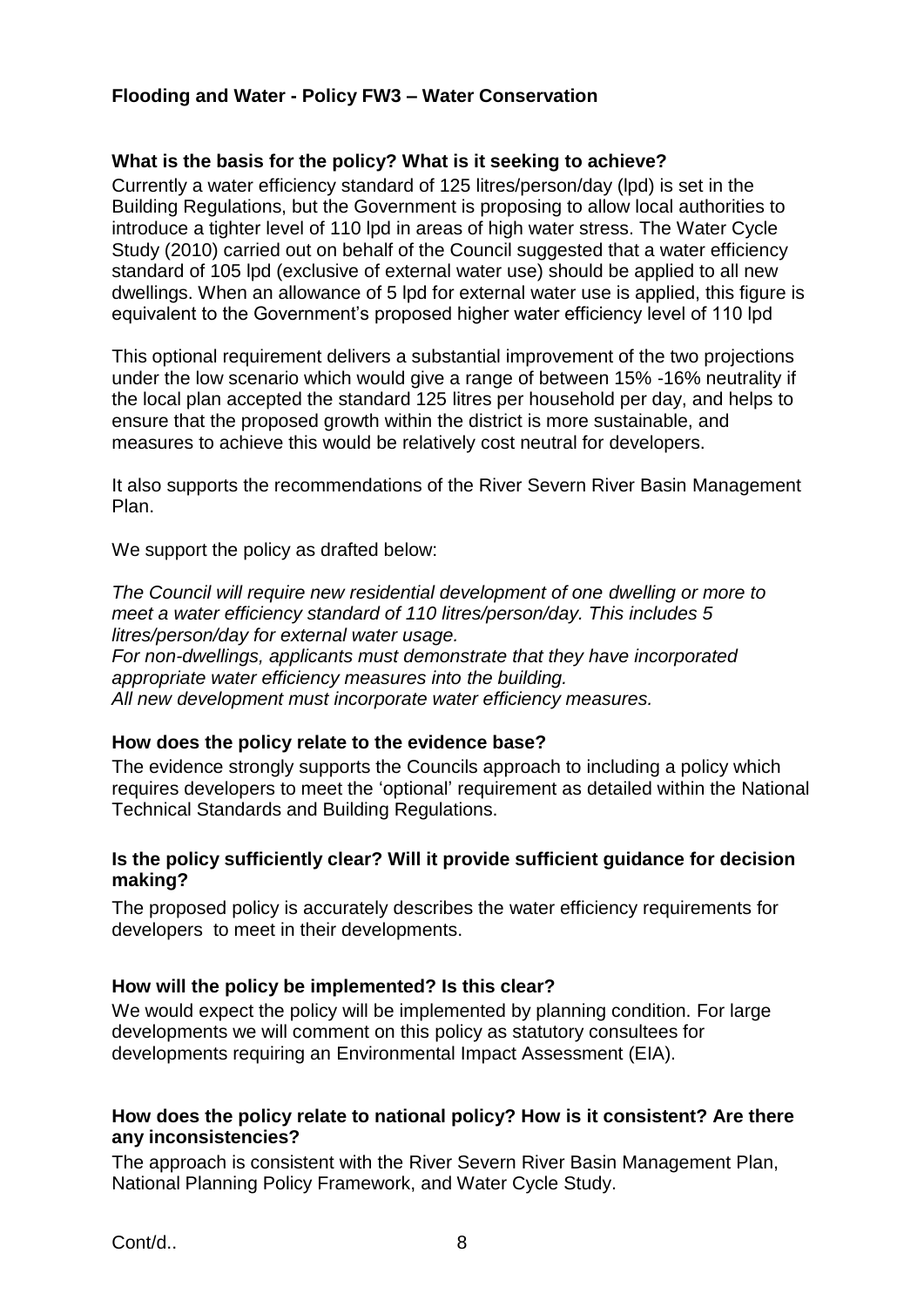## **In overall terms is the policy justified, effective and consistent with national policy?**

We consider that the proposed policy is justified, effective and consistent with the National Planning Policy Framework and Building Regulations.

## **Is Policy FW3 justified in light of the new National Technical Standards and Building Regulations?**

Policy FW3 is in accordance with the technical standards, and the technical update issued in 2016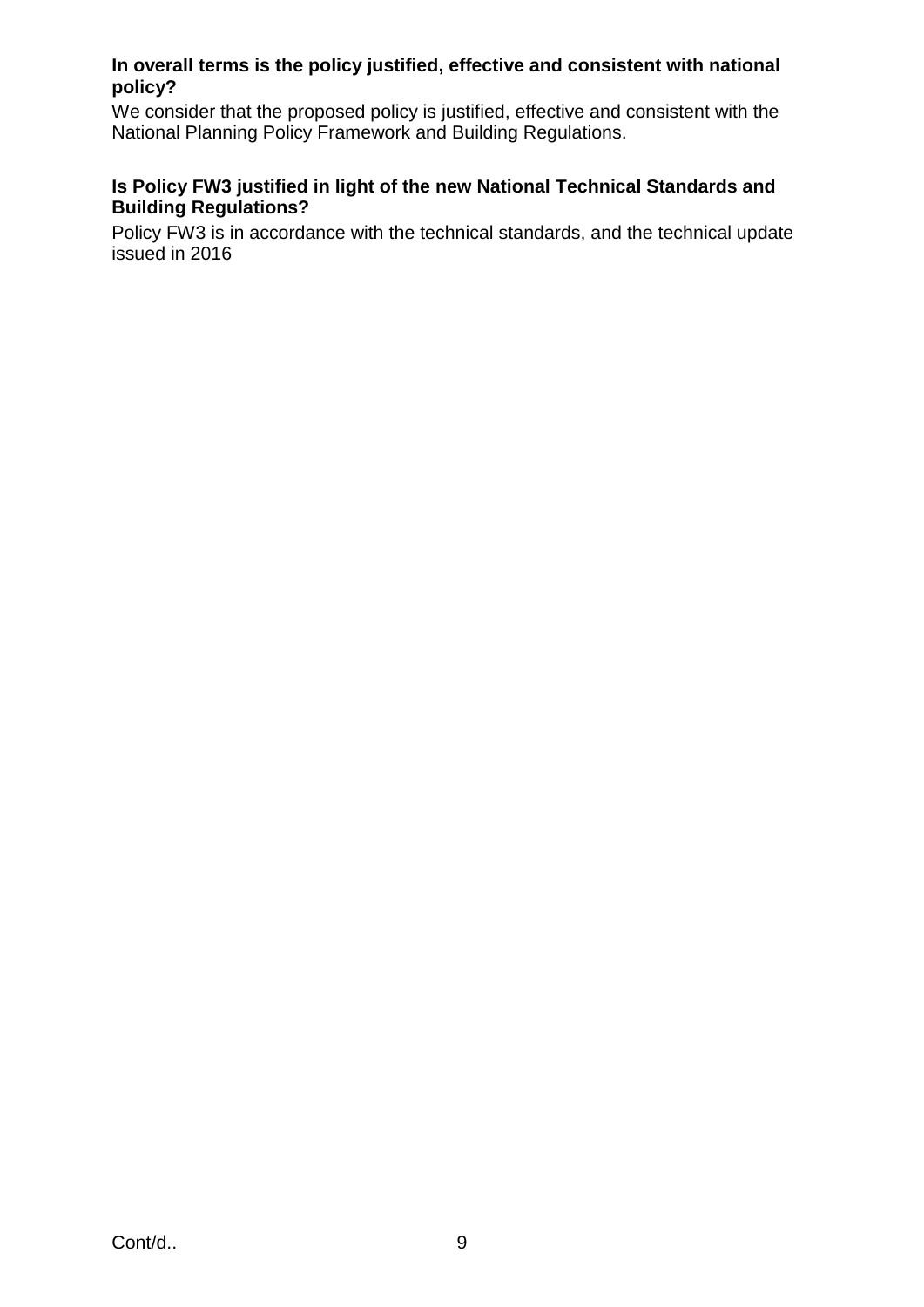## **Flooding and Water - Policy FW4 – Water Supply**

#### **What is the basis for the policy? What is it seeking to achieve?**

Warwick District Council falls within Avon Rural Operational Sub Catchment for the River Severn Basin Management Plan.

This catchment includes the rivers Avon, Swift, Leam, Itchen, Dene and Stour, and the conurbations of Rugby, Warwick and Stratford-upon-Avon. Arable farming is the dominant land use activity and the catchment sits within a Nitrate Vulnerable Zone.

Draycote Water is part of a designated drinking water protected area with the River Leam and the principal aquifers in the catchment are important for public water supply. In the south the River Stour rises in the Cotswolds, an Area of Outstanding Natural Beauty and other designated sites include the River Itchen, a Site of Special Scientific Interest in the Itchen Valley.

The main pressures impacting on water bodies in the catchment are physical modifications, wastewater and polluted run-off from rural and urban land. Some water bodies have been modified to accommodate urbanization or flood defences, which has damaged the physical habitat for wildlife, introduced barriers to fish movements and altered flow regimes. Improving habitats and mitigating low flow problems will be costly, but there may be opportunities to combine solutions with other planned development.

Wastewater problems originate from infrastructure associated with the water industry and private domestic facilities, including poorly maintained septic tanks and package sewage treatment plants. Although sewage treatment within the catchment has improved significantly over recent years, further investment, together with new technologies coordinated with action on other phosphate sources, is needed to meet the required river standards.

There is a significant issue with regard to water resources and waste water management that requires a policy to be included within the Local Plan.

We fully support the inclusion of the policy as outlined below:

*Developers must ensure that there is adequate water supply and waste water infrastructure to serve the existing and proposed developments by:*

*a, minimising the need for new infrastructure by directing development to areas where there is a guaranteed and adequate supply of water having due regard to Severn Trent's Water Resources Management Plan and Strategic Business Plan as well as the finding of the Water Cycle Study*

*b, In accordance with the Water Framework Directive's Objectives, development must not affect the waterbodies' ability to reach good status or potential as set out in the River Severn Basin Management Plan (RBMP).*

#### **How does the policy relate to the evidence base?**

The policy is supported by the evidence base, including the River Severn River Basin Management Plan, the Warwick D.C. Water Cycle Study and the Water Framework Directive monitoring data collected by us.

Cont/d.. 10